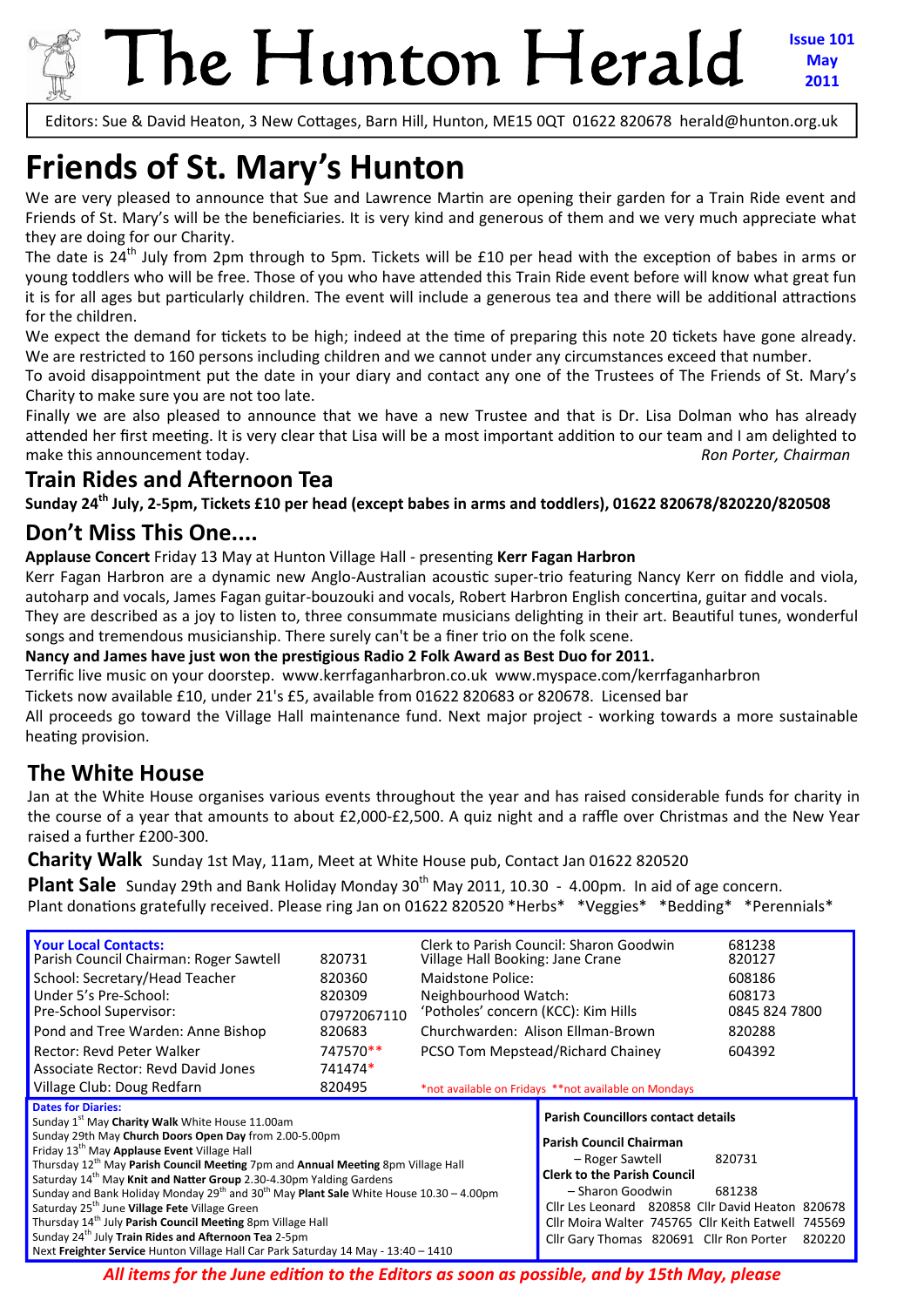#### Dear Folks

Although this is the letter for May I feel that the last few weeks of April are still events that may be uppermost in our minds and especially the last two Fridays in particular. Both could be called 'Good Friday' for both say such a great deal about important relationships. The first, the relationship between God and humanity and the second the relationship that God gave for humanity.

Relationship is at the heart of our being. How we relate to the world God created and our relationships with the rest of the living world influences our view on life. We all are reminded of God's love in the commandments and in the events of Easter and in particular in Good Friday when he showed that ultimate example of love in giving to us his Son Jesus Christ to die for us.

These last weeks our television screen have been filled with the greatest examples of love between two people in the marriage of Prince William and Catherine Middleton. Yet that outward sign of love is changing. Marriage, either in church or other places, is on the decline.

*conƟnued on back page*

### **Village Club Events**

#### **A heads‐up on what is coming up at the Village Club for 2011**

| Saturday June 4    | Choose the new name of the Club          |
|--------------------|------------------------------------------|
| Saturday July 2    | Race Night                               |
| Saturday August 6  | <b>Quiz Night</b>                        |
| Saturday August 27 | Caribbean Cook-Out                       |
| Saturday Sept 17   | Live Music - Les Blackburn               |
| Saturday Oct 22    | <b>Bistro Night</b>                      |
| Monday Oct 31      | Halloween Night - Children's Fancy Dress |
| Saturday Nov 19    | 50's Night                               |
| Saturday Dec 10    | Christmas Quiz                           |
| Saturday Dec 31    | New Year's Eve Party                     |

# **Cream Teas NeƩlestead Place**

**Sunday May 15th 3 ‐ 5.30pm** Donation for teas £4 Children ROLL up for JONJO the clown at 3.30pm Enquiries 01622 871945, 01622 813322 Proceeds to Christian Aid East Peckham and Nettlestead Christian Aid CommiƩee

### **Help 4 Heroes**

#### **Jeremy ScoƩ takes up the New Forest Bike Ride Challenge**

On 15 May, Jeremy Scott will be taking part in the 68 mile Help 4 Heroes New Forest Bike Ride Challenge. This is a circular route all in and around the New Forest organised by the Help 4 Heroes Charity, and he is hoping to raise money through sponsorship for this outstanding charity. Jeremy, being both Ex Royal Navy and Ex Territorial Army, feels a strong bond with this charity and their aims and objectives. If you would like to assist him raising money, please contact him directly on 01622 820571 or visit his charity web page at www.bmycharity.com/JeremyScott

### **Hunton Summer Fete: Saturday 25th June**

#### **Hunton Fete Needs Your DonaƟons!**

A heads up that we need your unwanted good quality children's clothes and second hand books. Also items suitable for tombola and lucky dip. Items can be stored with Lisa Halliday at ScoƩ's House so please contact **Lisa on 820 508**. **Stalls Available at the Fete**

Are you a local artist or crafter? Do you have a vegetable plot or small holding or even a farm? Do you make bread, cakes, pastries or sweets? Do you have unwanted good quality clothing, toys or books to sell. Then rent a stall at the fete this year. Contact **AnneƩe for details on 0795 853 6468.**

#### **Volunteers Needed on the Day**

We really want to make the fete happen this year and the committee is working hard to organise something which we can all enjoy but we need lots more volunteers to help on the day with running stalls and activities. Please contact **AnneƩe on 0795 853 6468** to add your name to the list. Thank you

The Book Groups will be running a book stall at the Fete. Are you able to donate books? If so, they can be left at the Club - open from 12-3pm on Sundays & from 7.30pm every night except Tuesdays. Alternatively, please call 820804. Thank you!



# **Hear all about it...**

Do you know what's been going on in Hunton.....?

All the clubs and groups in the village have the opportunity to report back to the Parish Council on what they have been up to over the last year. This is a good opportunity to hear all about what is going on in your village. Everyone is welcome. The Annual MeeƟng **at 8pm 12th May in the Village Hall.**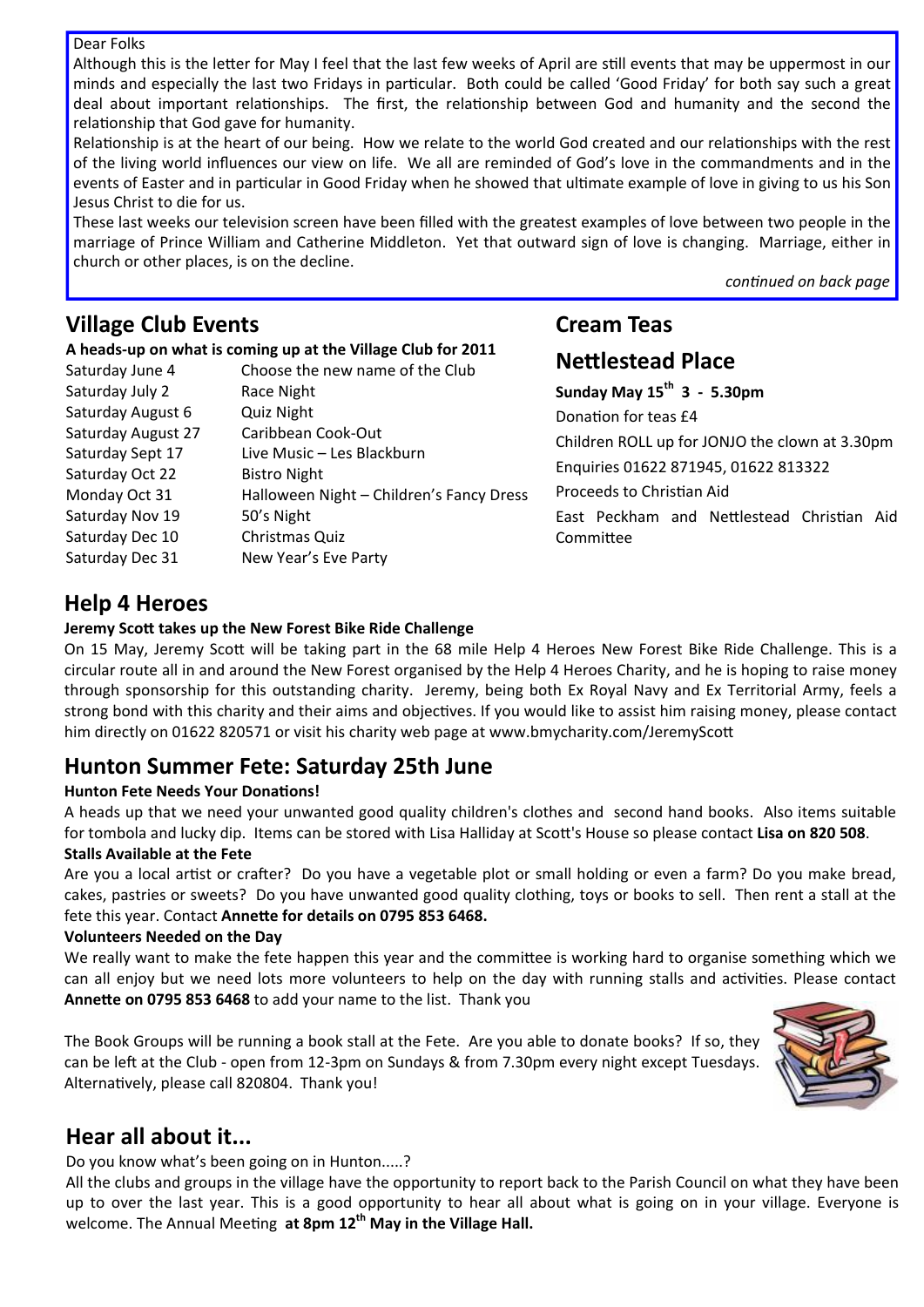### **East Farleigh Farmers' Market**

### **Sunday 1st May from 9 ‐12 noon in the car park of The Bull.**

There will be a wide choice of produce on sale this month, including Grahame's fresh olives and Marcello's delicious Italian breads which proved such a hit last month! We are pleased to introduce a new stall offering Thai food and herbs run by Archard Organic Oriental. Treat yourself to these goodies and our other fresh food and have a May Day picnic! Alternatively select some new plants (including vegetable seedlings) and have a relaxing time in the garden. Do bring your family, friends and neighbours along to support us.

### **School News**

#### **Year 5 and 6 residenƟal trip**

The older children went on their annual residential trip and all returned to school looking refreshed with tales of their achievements and successes including undertaking a zip wire activity, leap of faith and a range of other outward bound activities.

### **Alice in Wonderland**

The children's drama club performed their drama of Alice in Wonderland in the outdoor classroom. The children have been working really hard since September writing the script, casting and directing. Everyone enjoyed the performance, which was well acted with all the children involved learning their lines and providing costumes. The sunshine and setting added to the occasion.

### **Improvements to the School**

The School has undertaken some work in the school grounds which has included a new pergola and fencing in the Reception garden and decking in the pond area where the children will be able to stand and pond dip. A small outdoor stage has been made next to the hall; this was a request from the school council. The plan is to replant in the pond area, the flower bed at the school entrance and the Reception Garden using the £100 gift vouchers received from Eden as a reward for gaining the Food for Life Award.

### **Visit from Bishop James and the Rural Dean of East Malling**

The School had a visit by Reverend Peter, Bishop James and the Rural Dean of East Malling, who spent some time in each class and looked at the facilities offered within the school.

### **RecepƟon's trip to Brookside Garden Centre**

Reception class went to Brookside Garden Centre and began the day with a treasure hunt and learned how to handle stick insects, guinea pigs and rabbits. They looked at the fish and had a phonic search outside in the plant area and all had an excellent morning.

# **The Other Hand – Chris Cleave**

Shh. This review goes against the author's wishes. The usual synopsis found on the reverse of most book covers is deliberately missing on "The Other Hand", creating intrigue for some, and mild annoyance for others. For me, however it sets the tone of the story, which is simple in its narration, but deeply complex and ambitious in terms of the key issues it tries to address.

The Other Hand is a book in which two worlds collide. Steeped in irony and drama, its backdrop swings between the harsh realities of a war torn Nigeria, and the comfortable middle class trappings of London's suburbia. A couple, on a free holiday to an 'up and coming' tourist resort in Nigeria take a trip outside the hotel compound, which leads to disturbing, and ultimately tragic consequences.

The book starts promisingly, picking up the storyline through the eyes and ears of Little Bee, a young Nigerian refugee, staying at a Detention Centre in Essex. She battles her way to understanding the 'Queen's English' and to find the British couple that saved her during that disturbing encounter on an African beach. As the story unfolds, the image of the white middle family life unravels, revealing few, true heroes, with the exception of Batman, a four year old little boy who refuses to remove himself from his favourite superhero outfit. But even he, in the end, leads to the downfall of Little Bee.

Part thriller, part satire, the unwillingness of the book and author to confirm to a particular style or genre was disappointing for some members of the Book Club. The emotional upheaval and drama was well written, and at times poetic, but it was felt that the second half of the book was cut short, perhaps by an over eager editor as we felt the energy and strength of the first half of the novel was lacking in the conclusion. It was generally felt to be very thought provoking, with many of the Group commenting about how interesting it would be to meet with, and talk to the author, Chris Cleave. Overall, scores came in at 6.5/10.

Next month's big read is "The Long Song" by Andrea Levy.